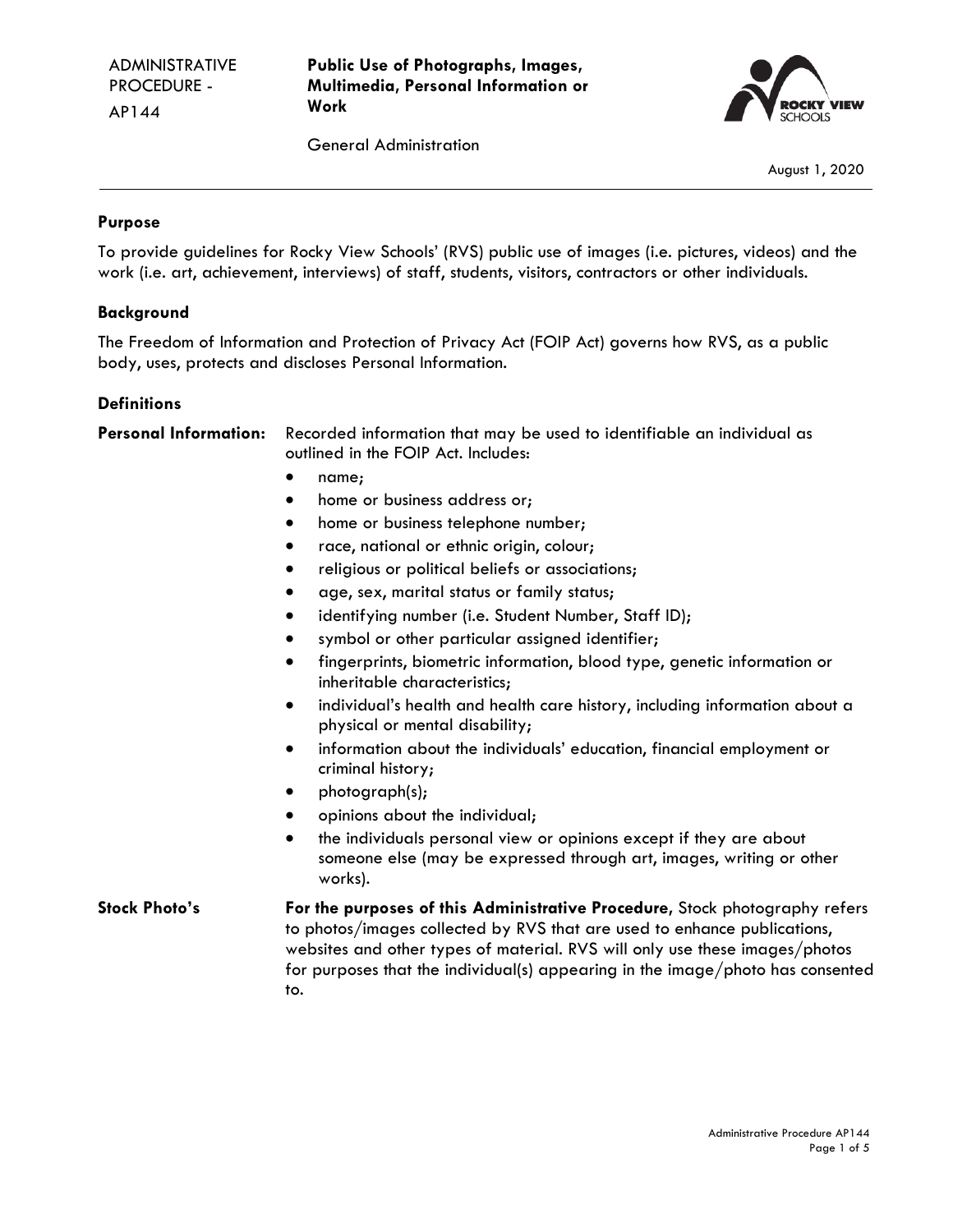**Public Use of Photographs, Images, Multimedia, Personal Information or Work**

General Administration



August 1, 2020

## **Procedures and/or Principles**

## **1. Collection of images, work, multimedia or other private information**

- 1.1. Schools and classrooms are not public places. Schools are responsible for protecting the privacy of students while they are at school. Visitors to the school are not permitted to take pictures, videos, and/or interview students in the school during typical school operation.
	- 1.1.1. Staff, volunteers, contractors, and/or visitor Personal Information is also protected under the FOIP Act. See AP182 for additional information.
- 1.2. Schools activities, where public spectators have been invited to attend or participate, are considered public events. It is permissible for anyone attending a public event to take videos/pictures and/or interview students.
	- 1.2.1. If a student does not have a signed AF144-A form on file with RVS, the Parents/Guardians or the independent student must be notified of the public event. The Parent/Guardian must provide written consent (form AF144-G may be used) and submit it to the school, in order for the student to attend the public event.
- 1.3. All Copyrights are to be considered when publishing any video, multimedia or other work. Rocky View Schools licensing does not allow for musical performances of copyrighted works to be published online. Any music used in online videos must comply with Copyright laws. Proof of licensing payments and musical licenses for use in online videos must be maintained with the consent forms for all videos or multimedia that uses copyrighted material.

#### **2. Consents**

- 2.1. Consent must be obtained for the use of Personal Information or Work to be used in social media, YouTube videos, on the internet, in RVS publications/newsletters or to be displayed publicly.
	- 2.1.1. Consent for use of Personal Information, including images and videos, for the delivery of an educational program *within* the classroom is not required.
- 2.2. Consent should be obtained, whenever possible, for the disclosure of Personal Information that has been collected by Rocky View Schools to a third party.
- 2.3. Consents from all contributors or individuals that participated in an event must be kept on file and tracked for all Personal Information that has been or will be used in or published on a public forum. See additional tracking requirements in section 3.
- 2.4. Annual Staff/Student/Visitor/Volunteer/Contractor Consent (AF144-A (Student), AF144-C (Staff), AF144-D (Visitor/Volunteer/Contractor))
	- 2.4.1. This consent occurs either:
		- on an annual basis for students/visitors/volunteers; or
		- once (at the time of hire or contract signing) for staff and contractors.
	- 2.4.2. These consent forms state the use is specifically to "showcase student/school achievement and projects". This does not allow for the use of images or work as stock photos (as defined in this Administrative Procedure). The work, images or multimedia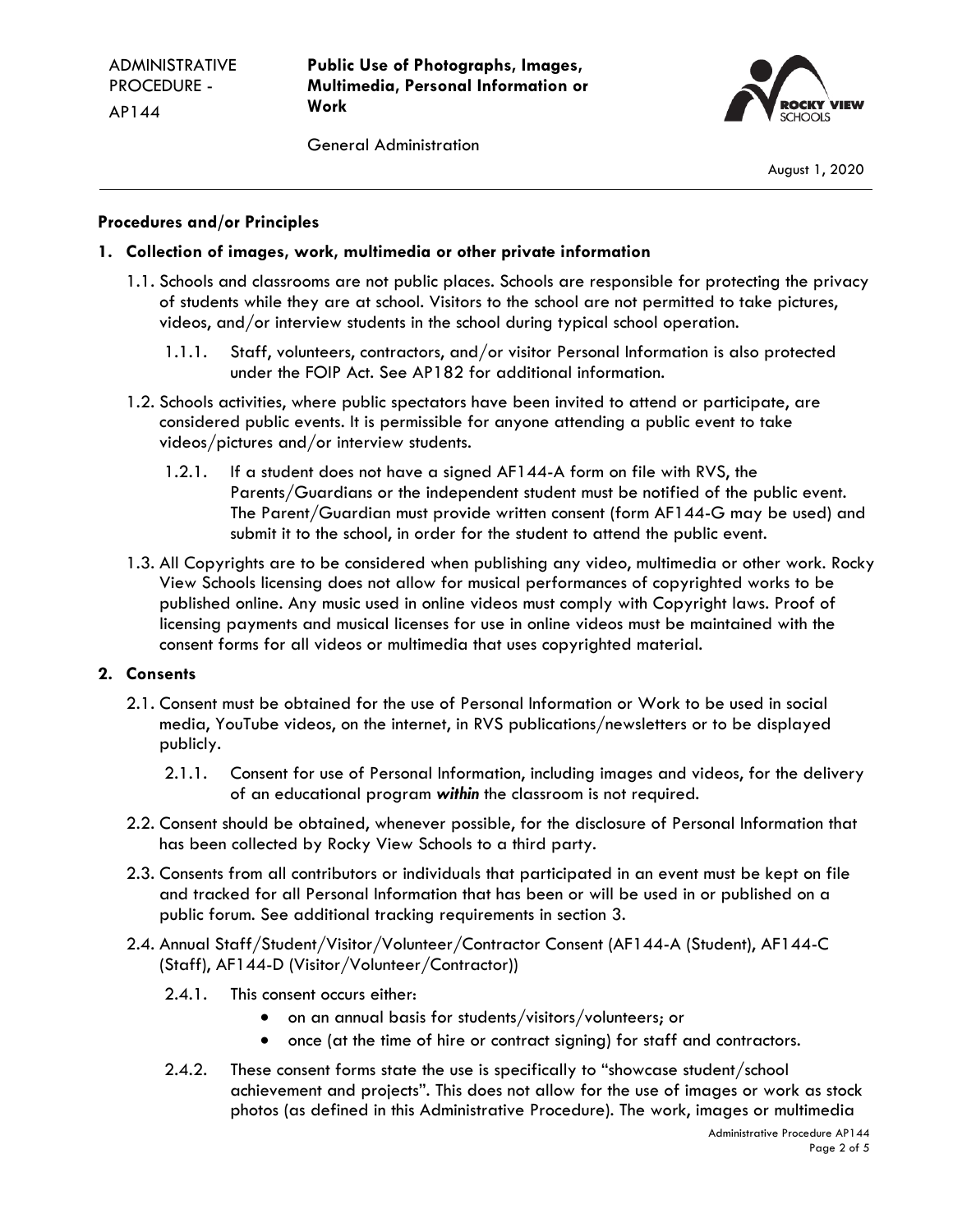**Public Use of Photographs, Images, Multimedia, Personal Information or Work**



General Administration

must be directly linked to promoting student/school/staff/contractor achievement within Rocky View Schools.

- 2.4.3. Individual(s) Personal Information including name, photographs, videos, interviews, other Personal Information, work or activities may be displayed on the internet or through media in order to achieve 2.4.2. This includes posting of videos on RVS social media sites or YouTube Channels.
- 2.5. Third Party "Promotional" Consent (AF144-E Third Party Promotional Events)
	- 2.5.1. Consent Form AF144-E is used to obtain consent to from RVS staff, students, volunteers, visitors or other RVS contractors to participate in events where a third party will be collecting images, Personal Information or work, film, photographic, or audio recordings of RVS students, staff, and/or visitors that may be used in public promotional activities of the Third Parties. Consent Form AF144-E must be completed by each participant prior to the event.
	- 2.5.2. Copies of the completed Consent Form AF144-E must be retained in the student, staff, volunteer or contractor file with a copy of all forms to be retained by the Business and Operations Department [\(busops@rockyview.ab.ca\)](mailto:busops@rockyview.ab.ca). The retention period is outlined in AP185.
	- 2.5.3. The specific event and promotion must be outlined on the form.
- 2.6. Stock Photo Release (AF144-F Stock Photo / Image / Multimedia Release Form)
	- 2.6.1. This form is used to obtain consent from individuals appearing in a specific image/photo that will be used publicly by RVS as a Stock Photo for promotional purposes as defined above. If an image/photo may be used as a stock photo / image this consent must be sent to all individuals that appear in the photo.
	- 2.6.2. RVS does not provide compensation to persons for use of their images or Personal Information shown in stock photos/images.

# **3. Tracking of Authorization for use of Photo's, Images or Multimedia**

- 3.1. Individuals may withdraw consent for RVS' use of their work or images.
- 3.2. The withdrawal of consent must be in writing and must include the name of the individual, the details of the use of personal information to which consent was given that is being withdrawn, date of consent and time period for which consent was granted, school or location the student/staff/volunteer or visitor was attending, and any other details requested to assist RVS in locating and redacting/removing the image or other personal information from the public forum and otherwise complying with the withdrawal of consent by ceasing to use the personal information based on the consent.
- 3.3. Requests for corrections of Personal Information that is posted publicly should follow the process outlined in AP180.
- 3.4. The use of photo's, images, work, or multimedia must be retained with the applicable consent form(s) and tagged appropriately for tracking purposes.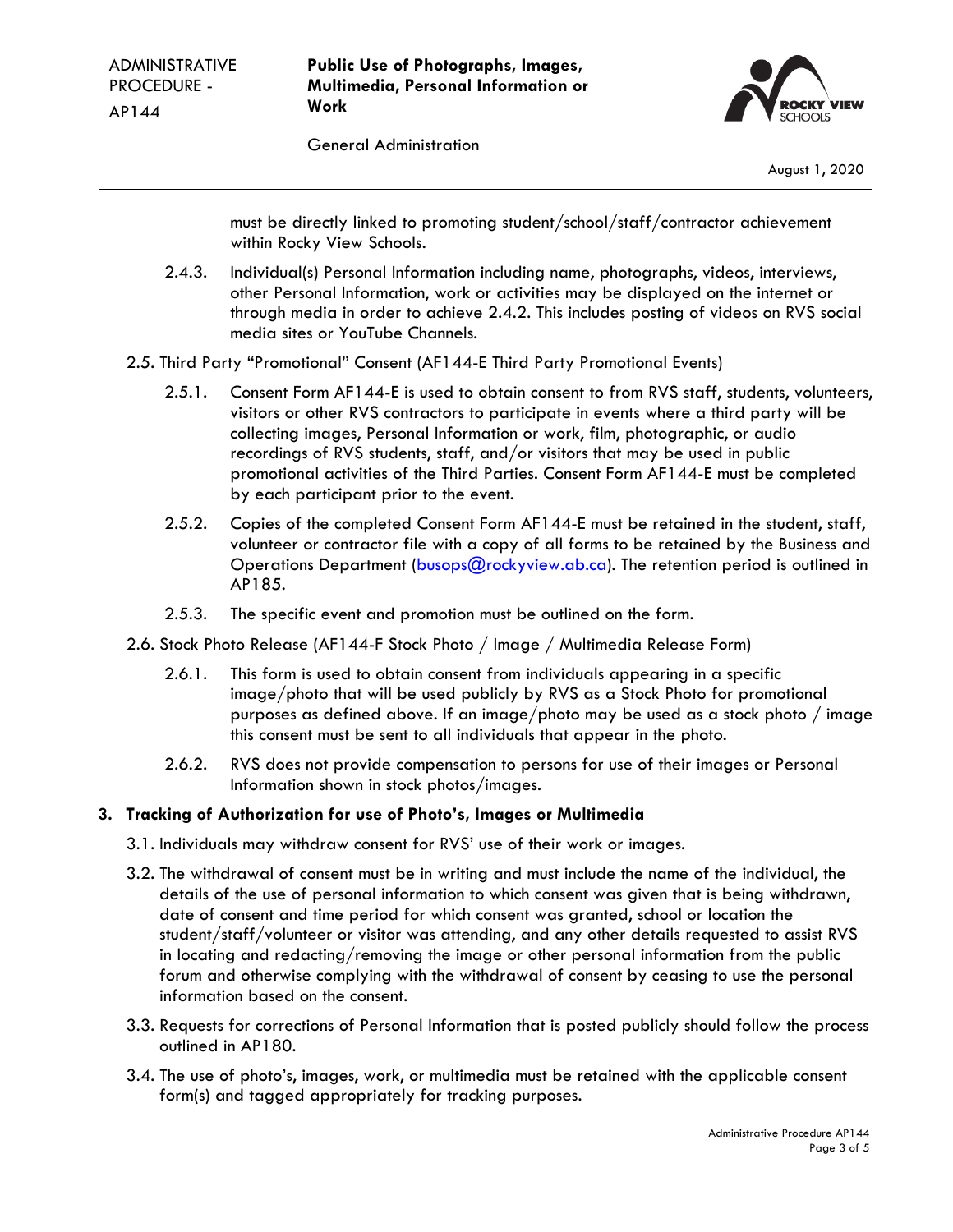

General Administration

August 1, 2020

3.5. A best practice guideline for schools has been included in the resources section below.

## *Date Issued: August 2017*

## *Version: II*

#### *References*

- i. External Legislation:
	- The Education Act Section 33, 52, 53, 65, 68, 197, 222
	- Freedom of Information and Protection of Privacy Act
	- FOIP Regulation 200/95
	- Copyright Act
- ii. RVS Policies and Procedures:
	- AP140 Responsible Use of Technology
	- AP143 Teachers' Digital Presence
	- AP144 Public Use of Student Images/Work
	- AP146 Standardized E-mail Signature Block & Best Practice for Corporate E-mail
	- AP147 Use of RVS Computer Devices
	- AP180 FOIP Requests for Information or Correction to Personal Information
	- AP182 Protection of Privacy
	- AP185 Records Management
	- AP190 Copyright
- iii. RVS Forms:
	- AF144-A Public Use of Student Images, Student Work or Multimedia
	- [AF144-C Public Use of Staff Images, Work, Multimedia](https://ab05.atrieveerp.com/rockyview/login.aspx?ReturnUrl=%2frockyview%2fHome.aspx)
	- [AF144-D Public Use of Volunteer/Visitor Images, Work, Multimedia](https://www.rockyview.ab.ca/staff/forms/FOIP_RecordsManagement/af144-d-public-use-of-volunteer-visitor-images-work-multimedia/view)
	- [AF144-E Third Party Promotional Events](https://www.rockyview.ab.ca/staff/forms/FOIP_RecordsManagement/af144-e_consent-third-party-promotional-events/view)
	- AF144-F [Stock Photo / Image / Multimedia Release Form](https://www.rockyview.ab.ca/staff/forms/FOIP_RecordsManagement/af144-f-stock-photo-image-multimedia-release-form/view)
	- AF144-G Attendance at Public Events (required only if AF144-A does not allow use of [images\)](https://www.rockyview.ab.ca/staff/forms/FOIP_RecordsManagement/af144-g-attendance-at-public-events-required-only-if-af144-a-does-not-allow-use-of-images/view)
	- RVS' Terms of Service
- iv. RVS Handbooks and Manuals
	- RVS Internal Guidelines for Tracking of Photo's, Images, Multimedia and/or use of Personal Information
	- [FOIP FAQs for Schools](https://www.rockyview.ab.ca/publications/assets_publications/handbooks/foip-faqs)
	- Service Alberta [Privacy Best Practices \(Chapter 7\)](http://servicealberta.gov.ab.ca/foip/documents/chapter7.pdf)
	- Q&A Guide
- v. Contact/Branch
	- Business and Operations [\(busops@rockyview.ab.ca\)](mailto:busops@rockyview.ab.ca)
	- Communications Department [\(RVS@rockyview.ab.ca\)](mailto:RVS@rockyview.ab.ca)